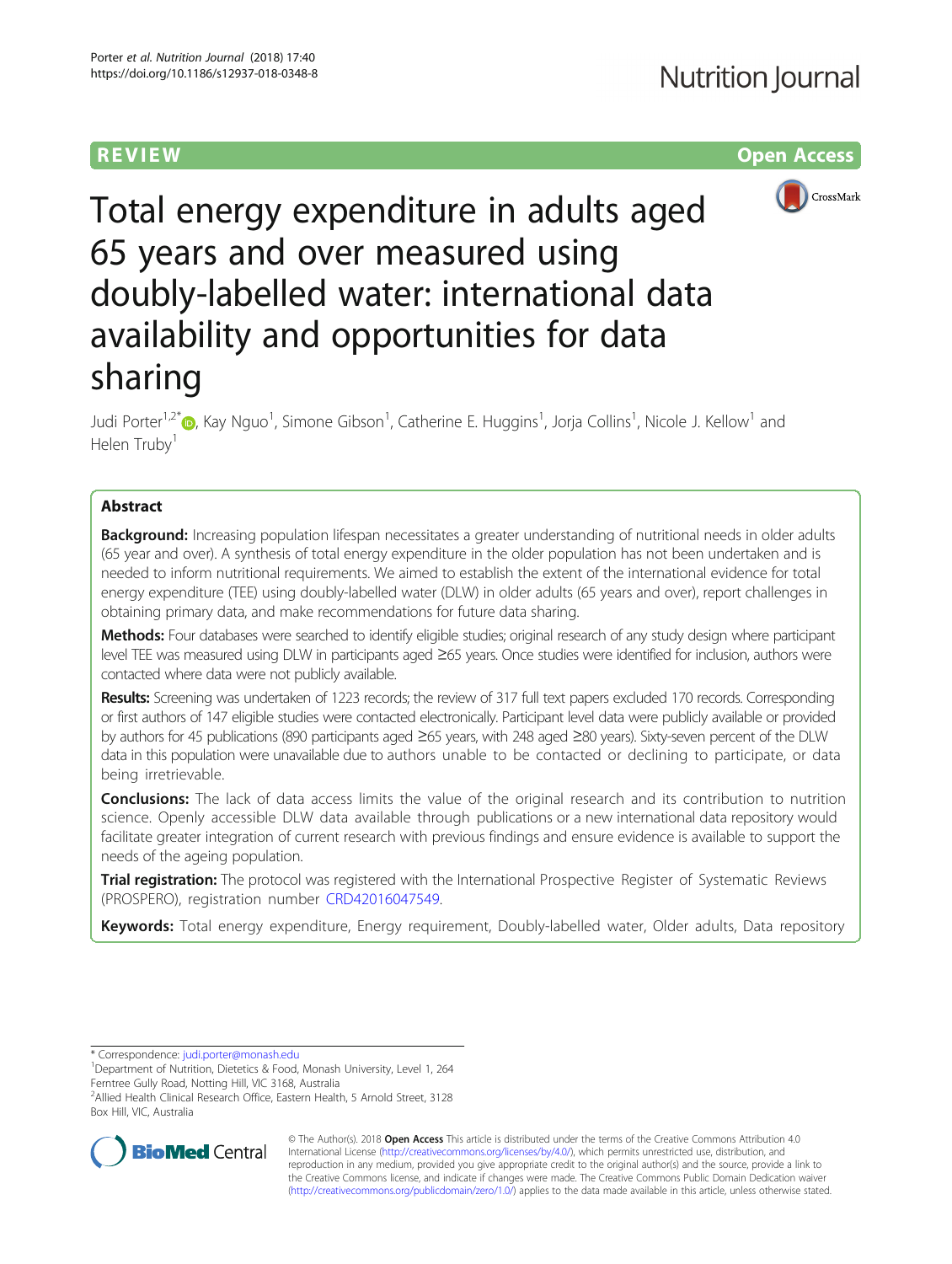## Background

The challenges of the global ageing population have been well documented, including the social [[1\]](#page-6-0), economic and impacts on the health system [\[2](#page-6-0), [3\]](#page-6-0). The United Nations forecast highlights the progressive nature of this ageing, "the number of older persons has tripled over the last 50 years; it will more than triple again over the next 50 years" [[4\]](#page-6-0). It is predicted that the proportion of individuals aged over 80 years will increase fourfold to reach 4.1% of the world population in 2050. This milestone age group can be referred to as the 'older elderly', and are projected to total almost 379 million by 2050 [[5\]](#page-6-0).

The changing demographic of our globally ageing population has implications for both nutrition science and practice application. This practice at the population, community and individual level should be informed by the evidence base to ensure outcomes are optimised and resources are used efficiently. Energy and nutrient requirements are fundamental concepts in nutrition science, however a synthesis of the evidence for total energy expenditure in the older population has not previously been undertaken. A greater understanding of the energy needs of the older population will facilitate evidence translation to inform clinical practice and food provision at individual and broader system levels.

Doubly-labelled water (DLW) is the gold standard technique for measuring total energy expenditure (TEE) in free-living individuals. The first application of the DLW method in humans was published in 1982 by Schoeller and Van Santen [[6\]](#page-6-0) but its cost and analytical complexity has meant it remains a research tool rather than a method utilised in clinical practice. The review of Black et al. [[7\]](#page-6-0) in 1996 synthesised published and some previously unpublished TEE data assessed using DLW of 574 free-living people from affluent societies within the 2–95 years range. Yet to be undertaken however is an analysis of the evidence in the older population. In the first stage of an analysis of the energy requirements of older adults (65 years and over), we aimed to establish the extent of the international evidence for TEE using DLW, report challenges in obtaining primary data, and make recommendations for future data sharing.

## Methods

Data identification were undertaken using principles of a systematic review, hence we followed and reported against the Preferred Reporting Items for Systematic Reviews and Meta-Analyses (Additional file [1:](#page-6-0) PRISMA) guidelines [[8\]](#page-6-0). Prior to commencement, the protocol was registered with the International Prospective Register of Systematic Reviews (PROSPERO: [http://www.crd.york.ac.](http://www.crd.york.ac.uk/PROSPERO) [uk/PROSPERO](http://www.crd.york.ac.uk/PROSPERO)), registration number CRD42016047549, specifying the rationale, purpose and methodology for the review. This report focuses on the first component of the registered protocol: identifying and describing the process and availability of TEE data obtained via the DLW method. Analysis of participant level data will be conducted and reported later.

## Inclusion and exclusion criteria

Eligible studies included those with participants aged 65 years and above, and where the population was heterogeneous in age but participant-level data could be obtained for those aged  $\geq 65$  years. This age is classified internationally as the age for ceasing paid employment [\[4](#page-6-0)].

The intervention or assessment method of interest was DLW. This technique [[9\]](#page-6-0) is recognised as the reference method for the measurement of TEE and has been used in many populations, medical diagnoses and age groups. It is non-invasive to participants, and has been recognised as a technology that is restricted due to the high cost of the stable oxygen isotope and the technical complexity associated with analysis [[10](#page-6-0)]. The primary outcome was participant-level TEE. For the purposes of this review, DLW measurements were accepted as reported irrespective of the variability in laboratory techniques (e.g. two-point and multi-point methods, duration). Accuracy of the DLW method has previously been estimated at ±5% [\[7](#page-6-0)]. Where TEE was measured longitudinally (e.g. in the case of intervention studies), only the baseline measure was included.

Studies where participant-level data were obtained, including validation/comparison studies (e.g. comparing DLW with accelerometer), cross sectional or interventional studies were eligible for inclusion. Reviews, conference proceedings, and editorials were excluded. See Table 1 for summary of inclusion criteria.

#### Search terms and strategy

The search strategy used a variety of subject headings and synonyms relevant to the research question and was developed with an experienced systematic review search librarian. Search terms focused on the intervention and outcome, with age not considered within the search strategy so as not to unnecessarily limit the final library. The literature search was undertaken in MEDLINE

Table 1 Inclusion criteria for the review of DLW studies in adults aged 65 years and above

| Parameter                                                                     | Description                                                                                                                                                                             |
|-------------------------------------------------------------------------------|-----------------------------------------------------------------------------------------------------------------------------------------------------------------------------------------|
| Population<br>Intervention/exposure<br>Comparison<br>Outcomes<br>Study design | Adults aged 65 and over<br>Doubly-labelled water<br>No comparator<br>Total energy expenditure<br>Full text papers of any study<br>design where participant-level<br>data were available |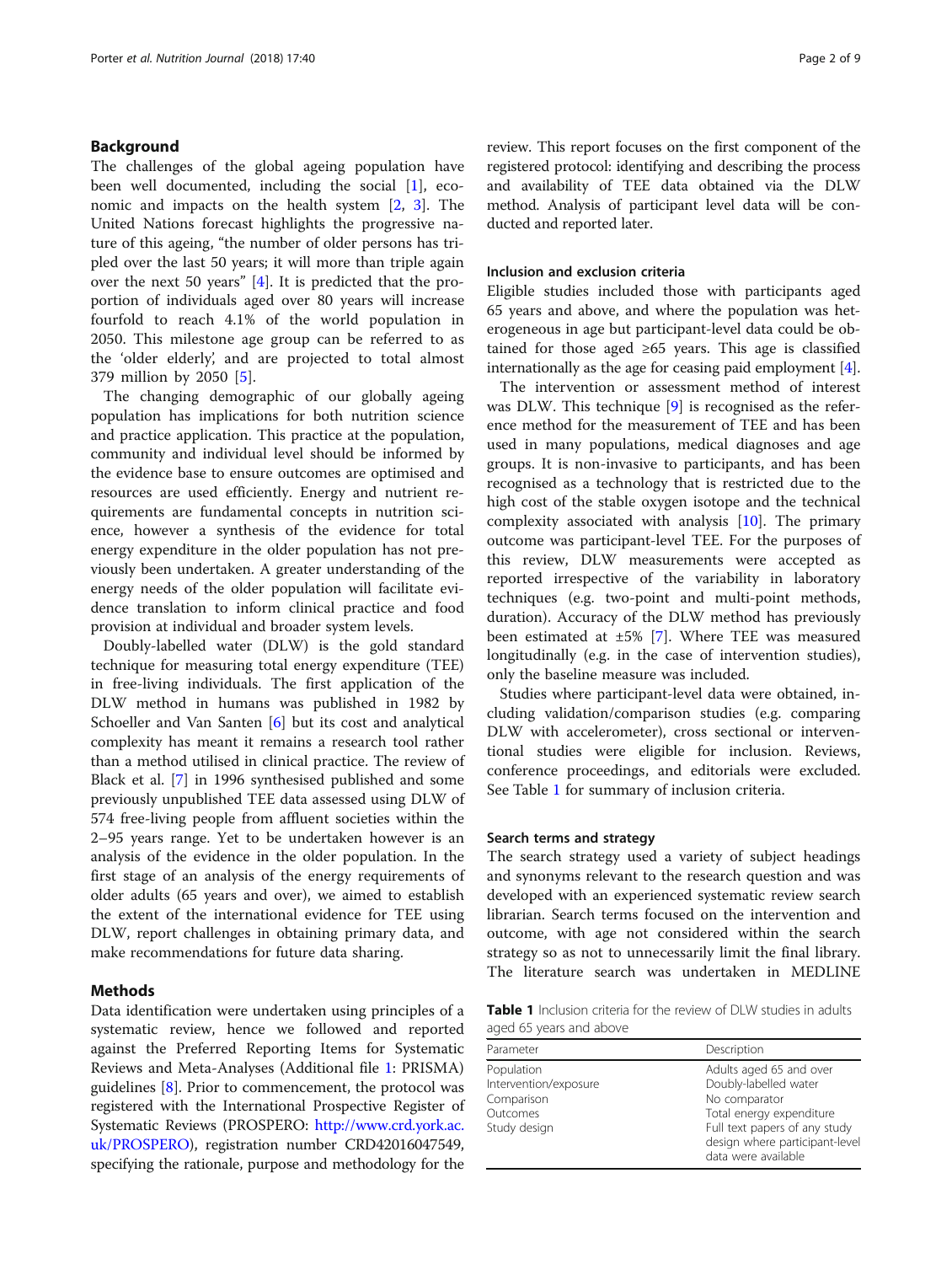complete, EMBASE, CINAHL Plus, and Cochrane Central from database inception to July 2016, with no language or date restrictions applied. The search strategy for MEDLINE complete is described in Fig. 1, with similar approaches applied in other databases. The reference lists of relevant systematic reviews were also searched to identify any papers that may have been missed by the search strategy.

## Study selection

Searches were exported to Endnote with duplicates manually removed. Three contributors screened titles and abstracts independently, and in duplicate, to identify studies meeting the inclusion criteria. Any disagreement was resolved by consensus. Full text review was then undertaken by two authors in duplicate to confirm eligibility of studies.

#### Data collection and extraction

Corresponding authors were contacted by email by a member of the review team. One follow-up email was sent approximately one month following the initial approach. The purpose of the correspondence was to determine whether their study met the age criteria, and whether they had access to the original data to contribute to this review. An exemption from ethics approval was obtained from the University Human Research Ethics Committee (Project number 8025) for contacting authors and for requesting the collection of these data. Studies where participant-level data were available (either from data extracted directly from published papers

Other data sought from authors (or obtained, where reported, in published papers), included resting metabolic rate, age, weight, height, reported/known illnesses, and ethnicity.

The nature of authorship, with different first or corresponding authors within research collaborations and moving institutions led to some groups being contacted on more than one occasion for data. Data from the same original data set were also analysed and presented in multiple publications on several occasions, further confounding the data search. Duplicate data were minimised by grouping studies from the same data set together, as well as referring to the methods section of the papers to identify potential duplicate reporting of TEE data.

A spreadsheet was developed for management of all eligible papers and included identification of the publication and authors, whether any author could be contacted electronically, whether a response was obtained (regarding age of participants, data availability and contribution of data to the review). A second data extraction spreadsheet listed data provided by individual authors/research teams and, data extracted directly from published papers, where reported. Accuracy of data entered into spreadsheets was independently reviewed by two authors.

## Quality assessment

Quality assessment of individual studies will be reported with the publication of primary data.

|                                             | MEDLINE Complete (EBSCO) |                                                                          |  |  |
|---------------------------------------------|--------------------------|--------------------------------------------------------------------------|--|--|
|                                             | 1.                       | (MH "Energy Metabolism")                                                 |  |  |
|                                             | 2.                       | "energy expend*"                                                         |  |  |
|                                             | 3.                       | 1 OR 2                                                                   |  |  |
|                                             | 4.                       | total W3 "energy expend*"                                                |  |  |
|                                             | 5.                       | daily W3 "energy expend*"                                                |  |  |
|                                             | 6.                       | <b>TEE</b>                                                               |  |  |
|                                             | 7.                       | 3 AND 6                                                                  |  |  |
|                                             | 8.                       | TX DEE OR TDEE OR "24 EE"                                                |  |  |
|                                             | 9.                       | 24h W2 EE                                                                |  |  |
|                                             | 10.                      | 24h W2 "energy expend*"                                                  |  |  |
|                                             | 11.                      | TX total W3 EE                                                           |  |  |
|                                             | 12.                      | 4 OR 5 OR 7 OR 8 OR 9 OR 10 OR 11                                        |  |  |
|                                             | 13.                      | (MH "Water")                                                             |  |  |
|                                             | 14.                      | (MH "Body Water")                                                        |  |  |
|                                             | 15.                      | (MH "Isotope Labeling")                                                  |  |  |
|                                             | 16.                      | (MH "Oxygen Isotopes") OR (MH "Isotopes") OR (MH "Radioisotopes") OR (MH |  |  |
|                                             |                          | "Oxygen Radioisotopes")                                                  |  |  |
|                                             | 17.                      | (MH "Deuterium") OR (MH "Deuterium Oxide")                               |  |  |
|                                             | 18.                      | TX doubl* W2 label*                                                      |  |  |
|                                             | 19.                      | TX isotopic* W2 water                                                    |  |  |
|                                             | 20.                      | <b>TX 2H218O</b>                                                         |  |  |
|                                             | 21.                      | <b>DLW</b>                                                               |  |  |
|                                             | 22.                      | 13 OR 14 OR 15 OR 16 OR 17 OR 18 OR 19 OR 20 OR 21                       |  |  |
|                                             | 23.                      | 12 AND 22                                                                |  |  |
|                                             |                          |                                                                          |  |  |
| Fig. 1 Search Strategy for MEDLINE complete |                          |                                                                          |  |  |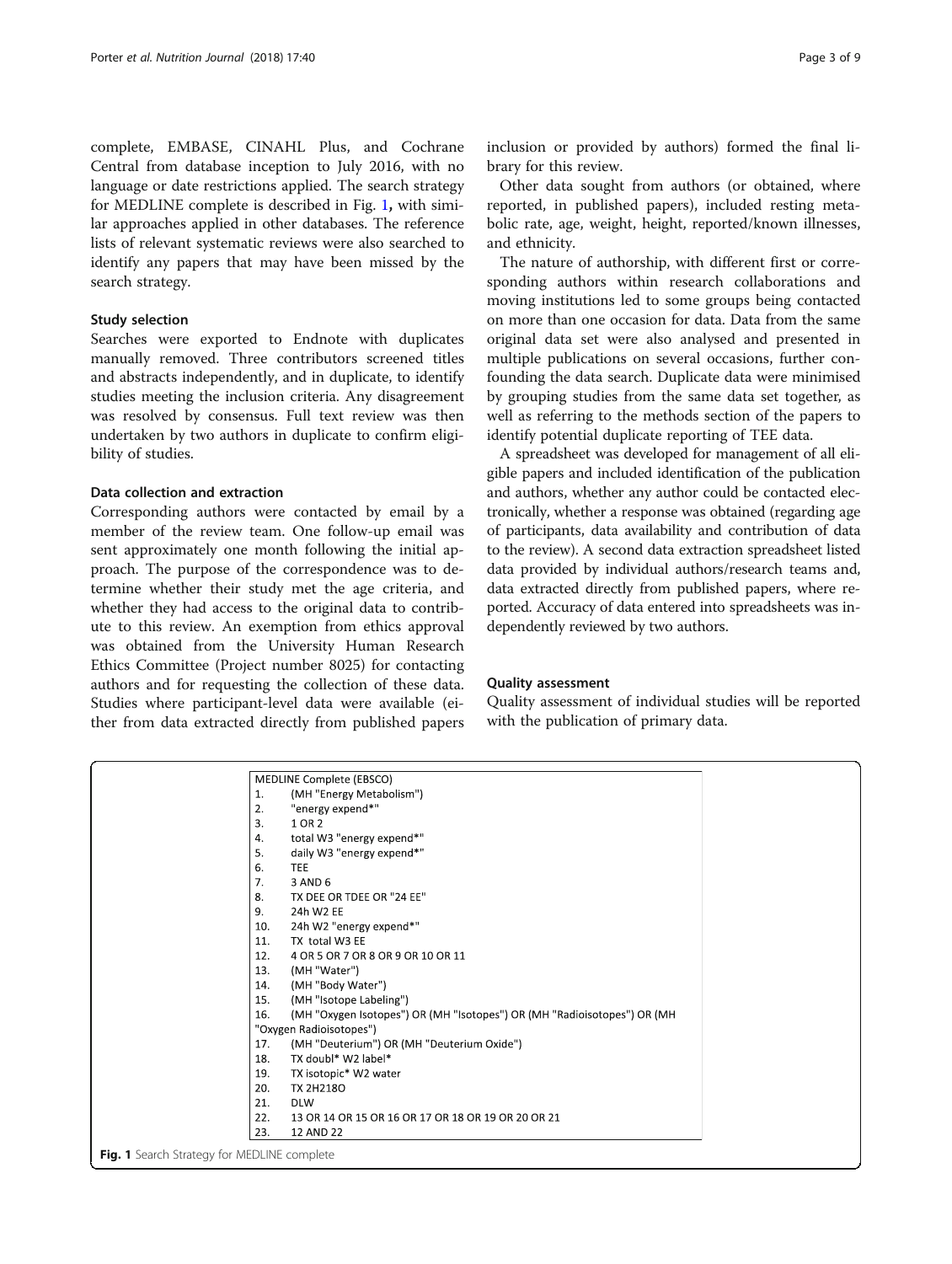## Method of analysis

The analysis presented in this paper is a descriptive synthesis of data availability, and participant-level data that has been obtained for further analysis. No primary analysis nor meta-analysis has been included here but will be reported later.

## Results

Database searching yielded 1491 records, with a further five studies identified through other sources as indicated in Fig. 2. Following the removal of duplicates, 1223 records were screened. The review of 317 full text papers was undertaken that excluded a further 170 studies. Most papers excluded at this full text review were due to the wrong populations (e.g. age  $< 65$  years), the wrong outcome (e.g. energy expenditure not measured using DLW), or wrong study design (e.g. conference abstracts).

Authors of the remaining 147 studies were contacted by email to request provision of participant-level data for TEE and other variables. A summary of the outcomes of these communications is included in Table [2](#page-4-0). Ten papers were able to be excluded as authors confirmed that study participants were all aged younger than 65 years, one additional paper included repeat data collection within a longitudinal study [[11\]](#page-6-0). Three corresponding authors declined to participate, with 11

publications identified from these research groups. Therefore, a total of 102 papers of the 147 shortlisted papers were unavailable or excluded due to ineligible age/duplicate data.

Forty-five publications (28 studies) reporting on TEE in individuals aged ≥65 years thus remain in the data set (Table [3](#page-5-0)). From these 45 published articles, participant level data were either publicly available or provided by authors for 890 participants aged 65 and over, with only 248 identified as aged 80 years and over. Authors of 30 publications to date generously contributed participant level data, whilst data from 15 publications were directly extracted from the published papers themselves. These data represent DLW studies conducted across all continents (with the exception of Antarctica) and in studies of ambulatory non-institutionalised people and those across a range of disease states. Overall, we have established that approximately 67% of the DLW data for the population of interest were unavailable.

## **Discussion**

Our database search identified no reviews that had undertaken a systematic approach to identifying and collating the literature reporting TEE measured using DLW in an elderly population. Following the process of searching the literature, extracting data where reported,

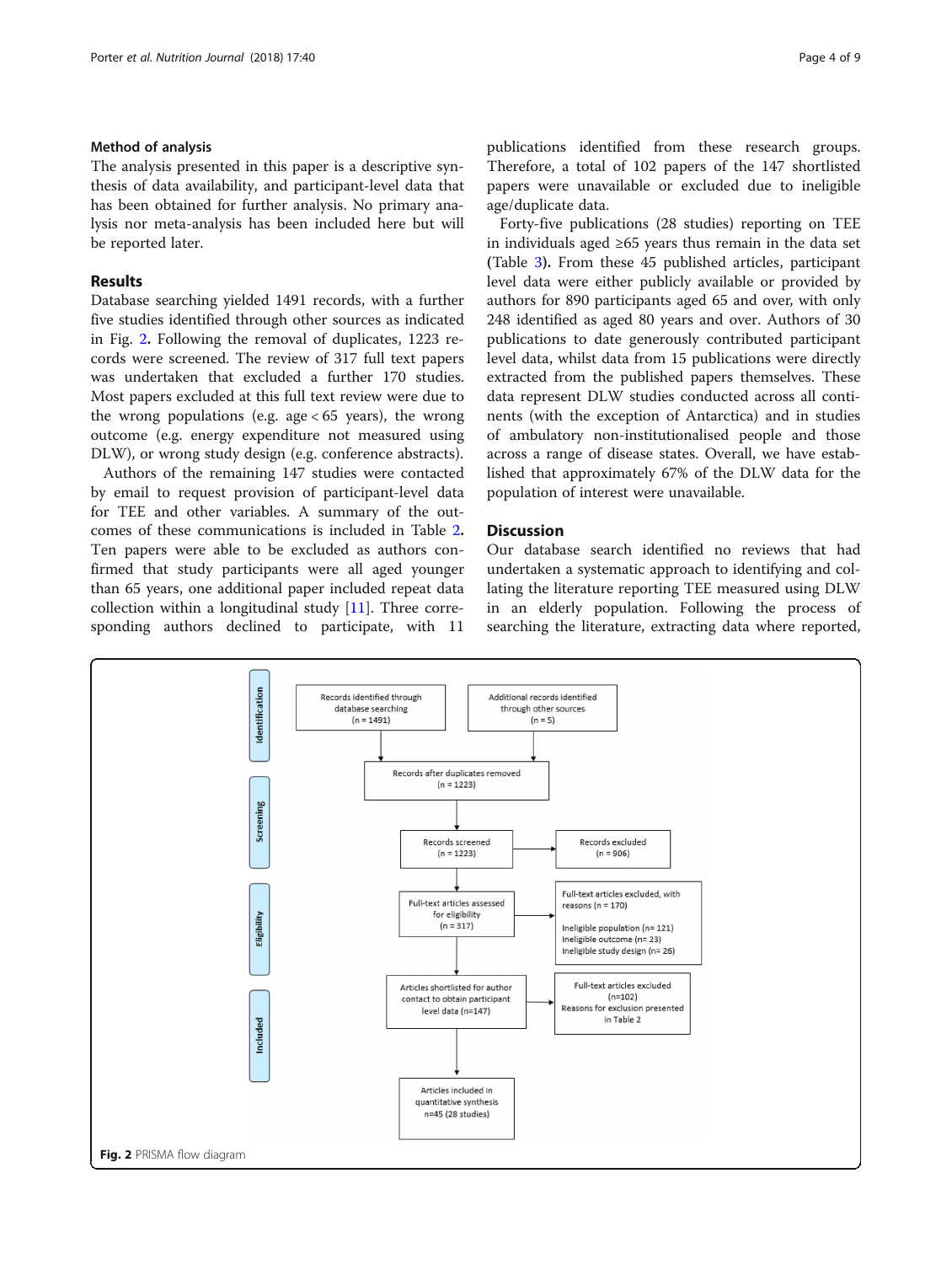<span id="page-4-0"></span>Table 2 DLW data availability in the systematic review of DLW in adults 65 years and over

| Total number of publications shortlisted for author contact to obtain<br>participant level data ( $n = 147$ ) |                                                    |  |
|---------------------------------------------------------------------------------------------------------------|----------------------------------------------------|--|
| Data availability                                                                                             | Number of eligible<br>publications $(n=136^a; \%)$ |  |
| DATA THAT ARF UNAVAII ABI F                                                                                   |                                                    |  |
| Data no longer retrievable by authors                                                                         | 34 (25.0)                                          |  |
| Corresponding or primary author<br>emailed twice with no response <sup>b</sup>                                | 43 (31.6)                                          |  |
| Authors declined to participate                                                                               | 11 (3 groups of authors)(8.1)                      |  |
| Data available: have not yet been<br>provided by authors                                                      | 3 (1 group of authors) (2.2)                       |  |
| Total publications where data are<br>unavailable                                                              | 91 (66.9)                                          |  |
| DATA THAT ARF AVAILABLE                                                                                       |                                                    |  |
| Data available: participant-level data<br>extracted directly from published paper                             | 15 (11.0)                                          |  |
| Data available: participant-level data<br>provided by authors                                                 | 30(22.1)                                           |  |
| Individual publications where data are<br>available                                                           | 45 (33.1)                                          |  |
| EXCLUDED DATA (ineligible)                                                                                    |                                                    |  |
| Total publications where no participants<br>were 65 years or over                                             | 10                                                 |  |
| Publications where data were recorded<br>longitudinally                                                       | 1                                                  |  |
| Total excluded data                                                                                           | 11                                                 |  |
|                                                                                                               |                                                    |  |

Total number of publications shortlisted for author contact to obtain

<sup>a</sup>147 studies minus the 11 ineligible studies

<sup>b</sup>Where no contact was made with authors, it was assumed for calculating data availability that these studies met the age criteria for inclusion

or contacting research teams of published studies, we identified 890 participant-level data points of TEE from individuals aged 65 years and over. For those over 80 years of age only 248 data points are available, with 100 of those contributed by Frisard et al. in the USA [[12\]](#page-7-0) and 96 from the Health, Ageing and Body Composition Study (Health ABC study) [[13](#page-7-0)–[21\]](#page-7-0).

The search for participant-level data was complicated by a range of factors, including the changing composition of research teams originally undertaking the studies and authorship and dual publications from an original data set. During the time since the commencement of the DLW technique (35 years ago), there have been many changes in the research workforce and changes in technology. At the time of the original DLW studies, computers and electronic data storage were in their infancy. Subsequently email addresses were unavailable for many corresponding authors in the published record, and author contact details were unable to be traced through usual search engines. Additionally, data were not retrievable by the authors in some instances.

An additional challenge was the time delay associated with obtaining original data from research groups. Some authors were required to submit ethics applications to their institutions to enable data sharing for this research. Other groups were unable to search for data until team members returned from periods of leave, or until other projects were complete. As such, data collection for this review did not run to the timeframe expected.

We have identified that approximately 67% of DLW data sets are missing or unavailable. Although our review was limited to a defined age group, we expect that similar access issues would apply across other age groups, and animals where DLW studies have been undertaken. This is problematic since the costs associated with studies using DLW have been lost. Also, the findings of these studies would enable a more comprehensive and therefore representative data set to be established.

Current technology is now available internationally for data sharing, openly accessible data, and international data repositories which would mitigate the challenges of identifying and collating TEE data and the missed opportunities for its utilisation. With the cost at almost \$AUD1000 per individual for isotopes alone to measure TEE using DLW, greater transparency in data reporting would support researchers internationally. Publication processes of some publishers require data access that support this ideal scenario. For example, the Public Library of Science (PLoS) have data reporting guidelines implemented whereby "all data and related metadata underlying the findings reported in a submitted manuscript should be deposited in an appropriate public repository, unless already provided as part of the submitted article" [[22](#page-7-0)].

Alternatively, an international data repository should be considered. Data repositories and open access data have strengthened scientific research internationally over the past 20 years. Data sharing practices within the field of nutrition, and medicine more broadly are limited. Research data are not as available in repositories compared with other fields such as science and astronomy [[23\]](#page-7-0). The Protein Data Bank is one example of an international collaboration for the deposition, processing and distribution of protein research. Founded in 1971, this repository stores three-dimensional structure data of biological macromolecules that have been determined under experimental conditions [\[24](#page-7-0)]. This repository captures and curates data using common practices and standards [[24](#page-7-0)]. Although these data repositories are available at a specific project level, or sponsored from national bodies (National Research Infrastructure for Australia) [[25\]](#page-7-0), fewer are supported internationally.

Within healthcare, the Clinical Research Data Repository of the US National Institutes of Health has one of the largest publicly accessible research data repositories.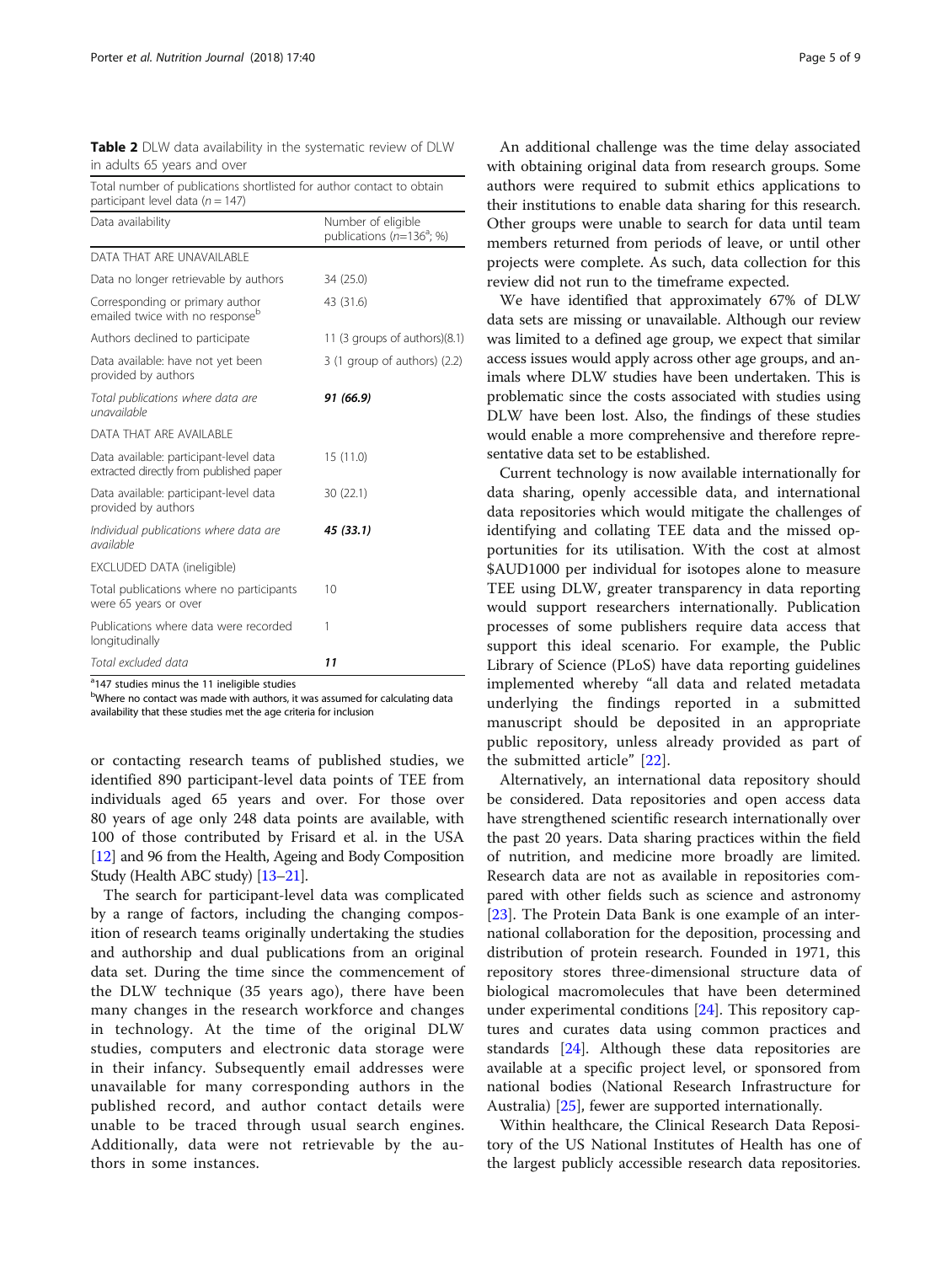<span id="page-5-0"></span>Table 3 Details of participant-level data availability of studies of TEE using DLW in adults 65 years and over (total number of publications  $= 45$ )

| Authors; year; country where study<br>undertaken                                                                                                                                                               | Number of participant-level<br>data (65 years and over) | Number of participant-level<br>data (80 years and over) | Population studied                                         |
|----------------------------------------------------------------------------------------------------------------------------------------------------------------------------------------------------------------|---------------------------------------------------------|---------------------------------------------------------|------------------------------------------------------------|
| Prentice et al., 1989 [30]; England                                                                                                                                                                            | 14                                                      | $\overline{7}$                                          | Elderly mental health patients                             |
| Goran & Poehlman, 1992, 1992 [31, 32]; USA                                                                                                                                                                     | 10                                                      | 0                                                       | Ambulatory non-institutionalised                           |
| Pullicino et al., 1993 [33]; England                                                                                                                                                                           | 1                                                       | 0                                                       | Intravenously fed patients                                 |
| Reilly et al., 1993 [34]; England                                                                                                                                                                              | 10                                                      | 0                                                       | Ambulatory non-institutionalised                           |
| Kashiwazaki et al., 1995 [35]; Bolivia                                                                                                                                                                         | 2                                                       | 0                                                       | Bolivian Aymara                                            |
| Koea et al., 1995 [36]; New Zealand                                                                                                                                                                            | 2                                                       | 0                                                       | Ambulatory patients and patients<br>with sepsis            |
| Pannemans et al., 1995 [37]; Netherlands                                                                                                                                                                       | 26                                                      | 0                                                       | Ambulatory non-institutionalised                           |
| Rothenberg et al.; 2000,2002 [38, 39]; Sweden                                                                                                                                                                  | 21                                                      | 21                                                      | Ambulatory non-institutionalised                           |
| Blanc et al., 2002, 2004 [13, 14];<br>Middleton et al., 2011 [19];<br>Manini et al., 2009, 2009 [17, 18];<br>Shahar et al., 2009, 2010 [20, 21];<br>Mackey et al., 2011 [16];<br>Cooper et al., 2013 [15]; USA | 301                                                     | 96                                                      | Ambulatory non-institutionalised                           |
| Rothenberg et al., 2003 [11]; Sweden                                                                                                                                                                           | 11                                                      | 0                                                       | Ambulatory non-institutionalised                           |
| Slinde et al., 2003 [40]; Sweden                                                                                                                                                                               | 6                                                       | 0                                                       | Chronic obstructive pulmonary<br>disease patients          |
| Hagfors et al.; 2005 [41]; Sweden                                                                                                                                                                              | 3                                                       | 0                                                       | Rheumatoid arthritis patients                              |
| Arvidsson et al., 2006 [42]<br>AND Slinde et al., 2006 [43]; Sweden                                                                                                                                            | 7                                                       | 0                                                       | Chronic obstructive pulmonary<br>disease patients          |
| Frisard et al.; 2007 [12]; USA                                                                                                                                                                                 | 146                                                     | 100                                                     | Ambulatory non-institutionalised                           |
| Tooze et al., 2007 [44]; USA and<br>Bradley et al., 2010 [45]; USA                                                                                                                                             | 65                                                      | 0                                                       | Ambulatory non-institutionalised                           |
| Hertogh et al., 2008 [46]; Netherlands                                                                                                                                                                         | 16                                                      | 0                                                       | Ambulatory non-institutionalised                           |
| Moshfegh et al., 2008 [47]; USA                                                                                                                                                                                | 48                                                      | 0                                                       | Ambulatory non-institutionalised                           |
| Choquette et al.; 2009 [48]; Canada                                                                                                                                                                            | 9                                                       | 0                                                       | Ambulatory non-institutionalised                           |
| Yamada et al., 2009, 2013 [49, 50]; Japan                                                                                                                                                                      | 30                                                      | 8                                                       | Ambulatory non-institutionalised                           |
| Rothney et al., 2010 [51]; USA                                                                                                                                                                                 | 2                                                       | 0                                                       | Ambulatory non-institutionalised                           |
| Colbert et al., 2011, 2014 [52, 53]; USA                                                                                                                                                                       | 56                                                      | 13                                                      | Ambulatory non-institutionalised                           |
| Ichihara et al., 2012 [54]; Japan                                                                                                                                                                              | 6                                                       | 0                                                       | Advanced amyotrophic lateral<br>sclerosis                  |
| Pontzer et al., 2012, 2015 [55, 56]; Tanzania                                                                                                                                                                  | 4                                                       | 0                                                       | Hadza hunter-gatherers compared<br>with Western population |
| Farooqi et al.; 2013, 2015, 2015 [57-59]; Sweden                                                                                                                                                               | 13                                                      | 2                                                       | Chronic obstructive pulmonary<br>disease patients          |
| Calabro et al.;2015 [60]; USA                                                                                                                                                                                  | 22                                                      | 0                                                       | Ambulatory non-institutionalised                           |
| Pfrimer et al., 2015 [61]; Brazil                                                                                                                                                                              | 30                                                      | 0                                                       | Ambulatory non-institutionalised                           |
| Rollo et al.; 2015 [62]; Australia                                                                                                                                                                             | 4                                                       | 0                                                       | Type 2 diabetes                                            |
| Sridharan et al., 2016 [63]; England                                                                                                                                                                           | 13                                                      | 1                                                       | Patients with chronic kidney disease                       |
| <b>TOTAL</b>                                                                                                                                                                                                   | 890                                                     | 248                                                     |                                                            |

Using a defined dictionary to unify terminologies from different data sources, this data repository includes in excess of 300 million rows of data [\[26\]](#page-7-0). Data retrieval can be made in identified form of an institutes' own research participants, and the de-identified data of all participants [\[26](#page-7-0)]. This is an example of the potential for collaboration offered by repositories in the sciences. The largest accessible data set of DLW data that we identified was of the participants of the Women's Health Institute study [\[27,](#page-7-0) [28\]](#page-7-0) where data of 544 participants [\[27](#page-7-0)] and 450 participants [\[28](#page-7-0)] are stored. These data are available through an application process and engagement with a member of the research team.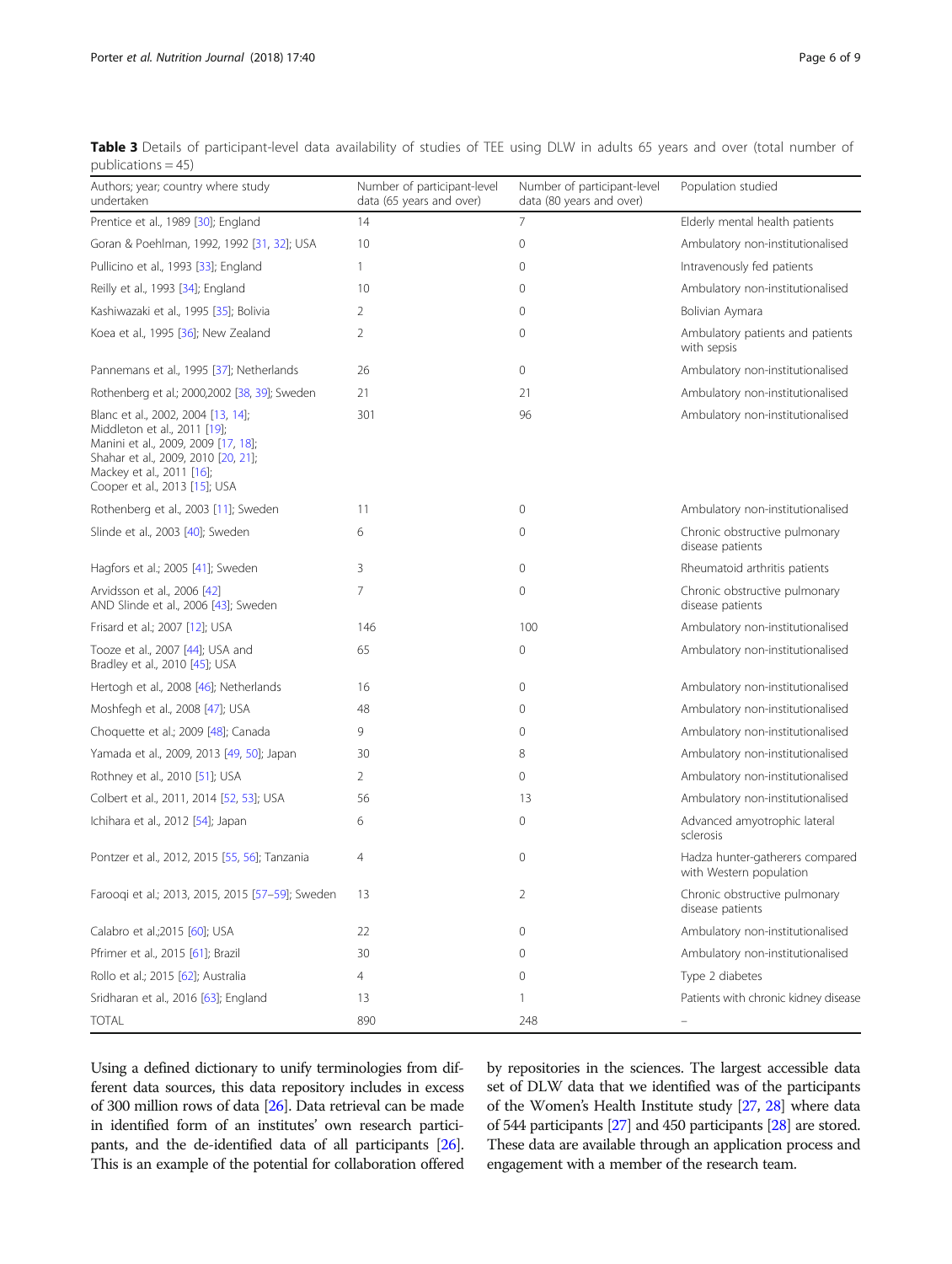<span id="page-6-0"></span>The next step from the establishment of a data repository is data mining, "to use existing data to help build the evidence base for effective nutritional care" [\[29](#page-7-0)]. The collaboration of previous and future researchers to contribute to a similar repository for results of studies of human energy expenditure is needed. Such a database once established would enable these valuable data to be stored and analysed by researchers into the future.

This research had several key strengths including a wide-ranging database search, and search terms across the intervention and outcomes of interest, whilst not scoping for age. This increased the likelihood of identifying all relevant studies into our title/abstract review. The absence of date and language restrictions are further strengths as the data set has not been compromised by either of these commonly applied limitations.

## Recommendations for future research

Our planned analysis of the primary TEE data that we have obtained both from published sources and directly from authors will compare the accuracy of predictive equations commonly used in clinical practice against TEE determined through the DLW technique. This will be conducted for the broader elderly (65 years and over as we have scoped in this review) and for the older elderly (80 years and over) groups. As we have described, future research across the field of DLW would benefit from changes to process that ensure data are easily accessible. Data across clinical and other demographic subgroups could then be analysed to inform nutrition policy and practice at the population, community and individual patient/person level.

#### Conclusion

Our review of the peer-reviewed literature identified studies that report TEE measured by DLW in individuals aged 65 years and over. Participant-level data points for further analysis have been obtained from published data and author contact for 890 individuals. However, the majority of original data were irretrievable due to inability to contact authors, or due to changes in technology. The development of an international data repository would facilitate greater access for researchers to integrate current research with previous findings, thus ensuring that TEE data obtained using high cost methods are not lost to future generations.

## Additional file

[Additional file 1:](https://doi.org/10.1186/s12937-018-0348-8) PRISMA 2009 checklist. (DOC 63 kb)

#### Acknowledgements

Authors thank Ruth Lawrence from the Eastern Health Library service who completed the database searches. Two Monash University Nutrition & Dietetic students, Elissa Elissa and Jana Duspara, assisted with the title and abstract review and were supported by University Vacation Research Scholarships. We also thank all the authors that were contacted in the completion of this review for their responses, and in many cases, for their contribution of participant-level data for further analysis, we appreciate their time and effort spent.

#### Funding

No specific funding was received to complete this review.

#### Availability of data and materials

The data set supporting the conclusions of this article is not presently available in a publicly accessible data repository for reasons described within the main text of the article.

#### Authors' contributions

All authors conceived and designed the research; JP and KN contributed equally to this work. JP, KN, CEH, SG, HT conducted data collection; JP, KN analysed data and wrote the paper; JP had primary responsibility for final content. All authors read and approved the final manuscript.

#### Ethics approval and consent to participate

An exemption from ethics approval was obtained from the University Human Research Ethics Committee (Project number 8025).

#### Consent for publication

All authors read and approved the final manuscript and give consent for its publication.

#### Competing interests

The authors declare that they have no competing interests.

#### Publisher's Note

Springer Nature remains neutral with regard to jurisdictional claims in published maps and institutional affiliations.

## Received: 16 October 2017 Accepted: 19 March 2018 Published online: 26 March 2018

#### References

- 1. Tinker A. The social implications of an ageing population. Introduction Mech Ageing Dev. 2002;123(7):729–35.
- 2. Andrews GR. Promoting health and function in an ageing population. Br J Nutr. 2001;322(7288):728–9.
- 3. Kicklighter JR, Dorner B, Hunter AM, Kyle M, Pflugh Prescott M, Roberts S, Spear B, Hand RK, Byrne C. Visioning report 2017: a preferred path forward for the nutrition and dietetics profession. J Acad Nutr Diet. 2017;117(1):110–27.
- 4. United Nations, World Population Ageing: 1950–2050. Chapter III. Changing balance between age groups. New York: Department of Economic and Social Affairs; 2002 [cited 16 June 2017]. Available from: [http://www.un.org/](http://www.un.org/esa/population/publications/worldageing19502050/pdf/81chapteriii.pdf) [esa/population/publications/worldageing19502050/pdf/81chapteriii.pdf](http://www.un.org/esa/population/publications/worldageing19502050/pdf/81chapteriii.pdf).
- 5. United Nations, World Population Ageing: 1950–2050. Chapter IV: Demographic Profile of the Older Population. New York: Department of Economic and Social Affairs; 2002 [cited 16 June 2017]. Available from: [http://www.un.org/esa/population/publications/worldageing19502050/](http://www.un.org/esa/population/publications/worldageing19502050/pdf/90chapteriv.pdf) [pdf/90chapteriv.pdf](http://www.un.org/esa/population/publications/worldageing19502050/pdf/90chapteriv.pdf).
- 6. Schoeller DA, van Santen E. Measurement of energy expenditure in humans by doubly labeled water method. J Appl Physiol Respir Environ Exerc Physiol. 1982;53(4):955–9.
- 7. Black AE, Coward WA, Cole TJ, Prentice AM. Human energy expenditure in affluent societies: an analysis of 574 doubly-labelled water measurements. Eur J Clin Nutr. 1996;50(2):72–92.
- 8. Moher D, Liberati A, Tetzlaff J, Altman DG, Group P. Preferred reporting items for systematic reviews and meta-analyses: the PRISMA statement. Br Med J. 2009;339:b2535.
- 9. Schoeller DA, van Santen E, Peterson DW, Dietz W, Jaspan J, Klein PD. Total body water measurement in humans with 18O and 2H labeled water. Am J Clin Nutr. 1980;33(12):2686–93.
- 10. Westerterp KR. Doubly labelled water assessment of energy expenditure: principle, practice, and promise. Eur J Appl Physiol. 2017; 177(7):1277-85.
- 11. Rothenberg EMB, G I, Steen BC. Energy expenditure at age 73 and 78 a five year follow-up. Acta Diabetol. 2003;40(SUPPL. 1):S134–S8.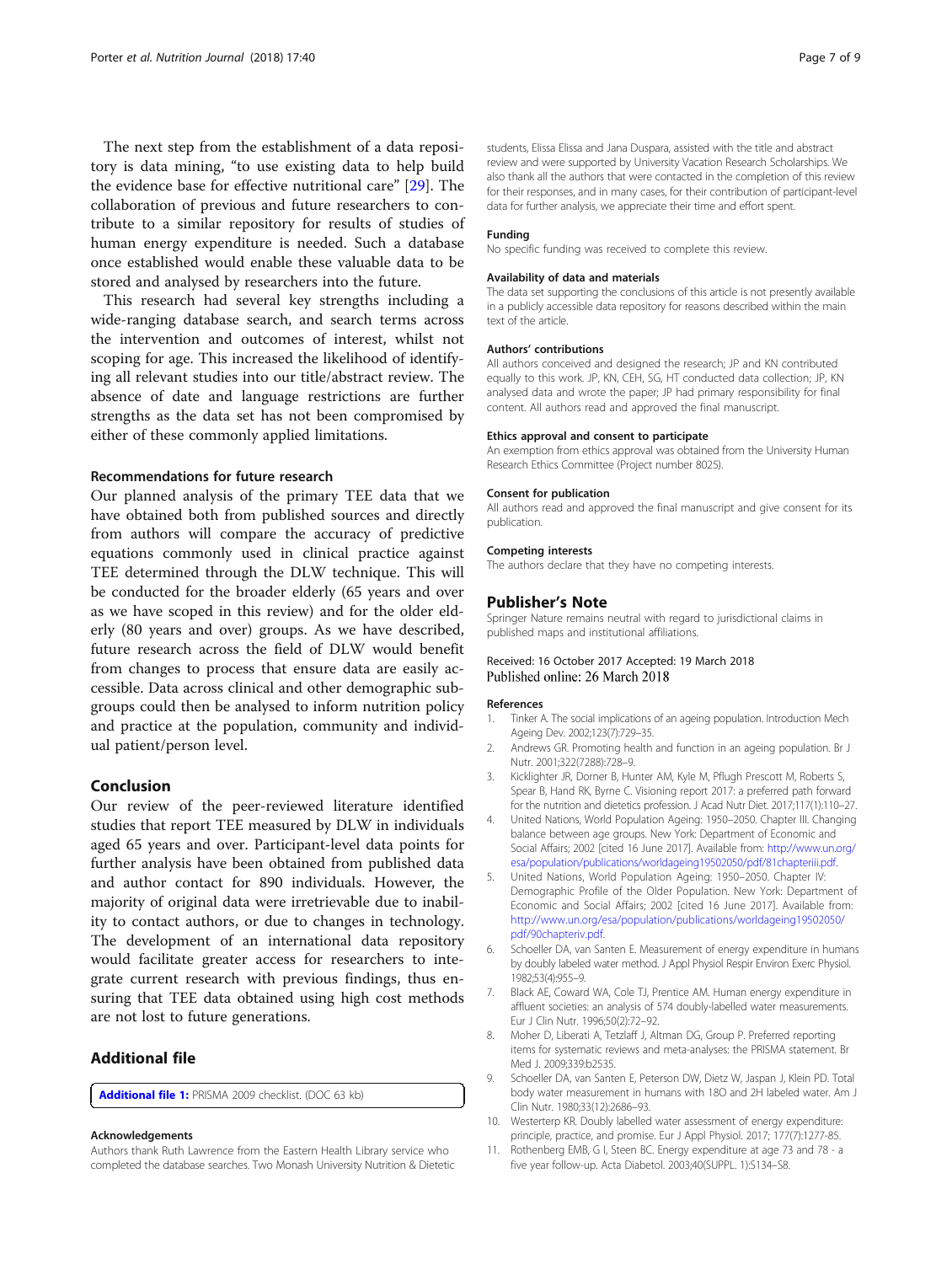- <span id="page-7-0"></span>12. Frisard MIF, Jennifer M, Russell RD, King CM, DeLany JP, Wood RH, Ravussin E. Physical activity level and physical functionality in nonagenarians compared to individuals aged 60-74 years. J Gerontol A Biol Sci Med Sci. 2007;62(7):783–8.
- 13. Blanc SC, Amanda S, Trabulsi J, Harris T, Everhart JE, Bauer D, Schoeller DA. Influence of delayed isotopic equilibration in urine on the accuracy of the (2)H(2)(18)O method in the elderly. J Appl Physiol. 2002;92(3):1036–44.
- 14. Blanc SS, Dale A, Bauer D, Danielson ME, Tylavsky F, Simonsick EM, Harris TB, Kritchevsky SB, Everhart JE. Energy requirements in the eighth decade of life. Am J Clin Nutr. 2004;79(2):303–10.
- 15. Cooper JAM, Todd M, Paton CM, Yamada Y, Everhart JE, Cummings S, Mackey DC, Newman AB, Glynn NW, Tylavsky F, Harris T, Schoeller DA. Longitudinal change in energy expenditure and effects on energy requirements of the elderly. Nutr J. 2013;12:73.
- 16. Mackey DCM, Todd M, Schoeller DA, Koster A, Glynn NW, Goodpaster BH, Satterfield S, Newman AB, Harris TB, Cummings SR. Validation of an armband to measure daily energy expenditure in older adults. J Gerontol A Biol Sci Med Sci. 2011;66(10):1108–13.
- 17. Manini TME, James E, Anton SD, Schoeller DA, Cummings SR, Mackey DC, Delmonico MJ, Bauer DC, Simonsick EM, Colbert LH, Visser M, Tylavsky F, Newman AB, Harris TB. Activity energy expenditure and change in body composition in late life. Am J Clin Nutr. 2009;90(5):1336–42.
- 18. Manini TME, James E, Patel KV, Schoeller DA, Cummings S, Mackey DC, Bauer DC, Simonsick EM, Colbert LH, Visser M, Tylavsky F, Newman AB, Harris TB. Activity energy expenditure and mobility limitation in older adults: differential associations by sex. Am J Epidemiol. 2009;169(12): 1507–16.
- 19. Middleton LEM, Todd M, Simonsick EM, Harris TB, Barnes DE, Tylavsky F, Brach JS, Everhart JE, Yaffe K. Activity energy expenditure and incident cognitive impairment in older adults. Arch Intern Med. 2011;171(14):1251–7.
- 20. Shahar DR, Yu B, Houston DK, Kritchevsky SB, Lee JS, Rubin SM, Sellmeyer DE, Tylavsky FA, Harris TB. Dietary factors in relation to daily activity energy expenditure and mortality among older adults. J Nutr Health Aging. 2009; 13(5):414–20.
- 21. Shahar DR, Yu B, Houston DK, Kritchevsky SB, Newman AB, Sellmeyer DE, Tylavsky FA, Lee JS, Harris TB. Misreporting of energy intake in the elderly using doubly labeled water to measure total energy expenditure and weight change. J Am Coll Nutr. 2010;29(1):14–24.
- 22. Public Library of Science (PLOS) Medicine Submission Guidelines California: PLOS; [cited 16 June 2017]. Available from: [http://journals.plos.org/](http://journals.plos.org/plosmedicine/s/submission-guidelines) [plosmedicine/s/submission-guidelines](http://journals.plos.org/plosmedicine/s/submission-guidelines).
- 23. Borgman CL. The conundrum of sharing research data. J Assoc Inf Sci Technol. 2012;63(6):1059–78.
- 24. Berman H, Henrick K, Nakamura H, Markley JL. The worldwide protein data Bank (wwPDB): ensuring a single, uniform archive of PDB data. Nucleic Acids Res. 2006;35(suppl\_1):D301–D3.
- 25. The Australian Research Data Infrastructure Strategy: National Research Infrastructure for Australia; 2014 [cited 2017 16 June]. Available from: [https://docs.education.gov.au/documents/australian-research-data](https://docs.education.gov.au/documents/australian-research-data-infrastructure-strategy)[infrastructure-strategy.](https://docs.education.gov.au/documents/australian-research-data-infrastructure-strategy)
- 26. Cimino JJ, Ayres EJ. The clinical research data repository of the US National Institutes of Health. Stud Health Technol Inform. 2010;160(Pt 2):1299.
- 27. Neuhouser ML, Tinker L, Shaw PA, Schoeller D, Bingham SA, Horn LV, Beresford SA, Caan B, Thomson C, Satterfield S. Use of recovery biomarkers to calibrate nutrient consumption self-reports in the Women's Health Initiative. Am J Epidemiol. 2008;167(10):1247–59.
- 28. Prentice RL, Mossavar-Rahmani Y, Huang Y, Van Horn L, Beresford SA, Caan B, Tinker L, Schoeller D, Bingham S, Eaton CB. Evaluation and comparison of food records, recalls, and frequencies for energy and protein assessment by using recovery biomarkers. Am J Epidemiol. 2011;174(5):591–603.
- 29. Batterham M, Neale E, Martin A, Tapsell L. Data mining: potential applications in research on nutrition and health. Nutr Diet. 2017;74(1):3–10.
- 30. Prentice AM, Leavesley K, Murgatroyd PR, Coward WA, Schorah CJ, Bladon PT, Hullin RPI. Severe wasting in elderly mental patients caused by an excessive energy requirement? Age Ageing. 1989;18(3):158–67.
- 31. Goran MIP, Endurance ET. Training does not enhance total energy expenditure in healthy elderly persons. Am J Phys. 1992;263(5 Pt 1):E950–E7.
- 32. Goran MI, Poehlman ET. Total energy expenditure and energy requirements in healthy elderly persons. Metabolism. 1992;41(7):744–53.
- 33. Pullicino E, Coward A, Elia M. Total energy expenditure in intravenously fed patients measured by the doubly labeled water technique. Metabolism. 1993;42(1):58–64.
- 34. Reilly JJ, Lord A, Bunker VW, Prentice AM, Coward WA, Thomas AJ, Briggs RS. Energy balance in healthy elderly women. Br J Nutr. 1993;69(1):21–7.
- 35. Kashiwazaki H, Dejima Y, Orias-Rivera J, Coward WA. Energy expenditure determined by the doubly labeled water method in Bolivian Aymara living in a high altitude agropastoral community. Am J Clin Nutr. 1995;62(5):901–10.
- 36. Koea JB, Wolfe RR, Shaw JH. Total energy expenditure during total parenteral nutrition: ambulatory patients at home versus patients with sepsis in surgical intensive care. Surgery. 1995;118(1):54–62.
- 37. Pannemans DL, Westerterp KR. Energy expenditure, physical activity and basal metabolic rate of elderly subjects. Br J Nutr. 1995;73(4):571–81.
- 38. Rothenberg EM. Resting, activity and total energy expenditure at age 91-96 compared to age 73. J Nutr Health Aging. 2002;6(3):177–8.
- 39. Rothenberg EM, Bosaeus IG, Westerterp KR, Steen BC. Resting energy expenditure, activity energy expenditure and total energy expenditure at age 91-96 years. Br J Nutr. 2000;84(3):319–24.
- 40. Slinde F, Ellegård L, Grönberg AM, Larsson S, Rossander-Hulthén L. Total energy expenditure in underweight patients with severe chronic obstructive pulmonary disease living at home. Clin Nutr. 2003;22(2):159–65.
- 41. Hagfors L, Westerterp K, Sköldstam L, Johansson G. Validity of reported energy expenditure and reported intake of energy, protein, sodium and potassium in rheumatoid arthritis patients in a dietary intervention study. Eur J Clin Nutr. 2005;59(2):238–45.
- 42. Arvidsson D, Slinde F, Nordenson A, Larsson S, Hulthén L. Validity of the ActiReg system in assessing energy requirement in chronic obstructive pulmonary disease patients. Clin Nutr. 2006;25(1):68–74.
- 43. Slinde F, Kvarnhult K, Grönberg AM, Nordenson A, Larsson S, Hulthén L. Energy expenditure in underweight chronic obstructive pulmonary disease patients before and during a physiotherapy programme. Eur J Clin Nutr. 2006;60(7):870–6.
- 44. Tooze JAS, Dale A, Subar AF, Kipnis V, Schatzkin A, Troiano RP. Total daily energy expenditure among middle-aged men and women: the OPEN study. Am J Clin Nutr. 2007;86(2):382–7.
- 45. Bradley DPJ, Lindsey A, Zhang Z, Subar AF, Troiano RP, Schatzkin A, Schoeller DA. Effect of smoking status on total energy expenditure. Nutr Metab. 2010;7:81.
- 46. Hertogh EMM, Evelyn M, Schouten EG, Peeters PH, Schuit AJ. Validity of the modified Baecke questionnaire: comparison with energy expenditure according to the doubly labeled water method. Int J Behav Nutr Phys Act. 2008;5:30.
- 47. Moshfegh AJR, Donna G, Baer DJ, Murayi T, Clemens JC, Rumpler WV, Paul DR, Sebastian RS, Kuczynski KJ, Ingwersen LA, Staples RC, Cleveland LE. The US Department of Agriculture Automated Multiple-Pass Method reduces bias in the collection of energy intakes. Am J Clin Nutr. 2008;88(2):324–32.
- 48. Choquette S, Chuin A, Lalancette DA, Brochu M, Dionne IJ. Predicting energy expenditure in elders with the metabolic cost of activities. Med Sci Sports Exerc. 2009;41(10):1915–20.
- Yamada Y, Noriyasu R, Yokoyama K, Osaki T, Adachi T, Itoi A, Morimoto T, Oda S, Kimura M. Association between lifestyle and physical activity level in the elderly: a study using doubly labeled water and simplified physical activity record. Eur J Appl Physiol. 2013;113(10):2461–71.
- 50. Yamada Y, Yokoyama K, Noriyasu R, Osaki T, Adachi T, Itoi A, Naito Y, Morimoto T, Kimura M, Oda S. Light-intensity activities are important for estimating physical activity energy expenditure using uniaxial and triaxial accelerometers. Eur J Appl Physiol. 2009;105(1):141–52.
- 51. Rothney MPB, Robert J, Meade NN, Chen KY, Buchowski MS. Validation of the ActiGraph two-regression model for predicting energy expenditure. Med Sci Sports Exerc. 2010;42(9):1785–92.
- 52. Colbert LHM, Charles E, Havighurst TC, Kim K, Schoeller DA. Comparative validity of physical activity measures in older adults. Med Sci Sports Exerc. 2011;43(5):867–76.
- 53. Colbert LHM, Charles E, Schoeller DA, Havighurst TC, Kim KM. Intensity of physical activity in the energy expenditure of older adults. J Aging Phys Act. 2014;22(4):571–7.
- 54. Ichihara N, Namba K, Ishikawa-Takata K, Sekine K, Takase M, Kamada Y, Fujii S. Energy requirement assessed by doubly-labeled water method in patients with advanced amyotrophic lateral sclerosis managed by tracheotomy positive pressure ventilation. Amyotrophic lateral sclerosis: official publication of the world federation of neurology research group on motor neuron. Diseases. 2012;13(6):544–9.
- 55. Pontzer HR, David A, Wood BM, Mabulla AZP, Racette SB, Marlowe FW. Hunter-gatherer energetics and human obesity. PLoS One. 2012;7(7):e40503-e.